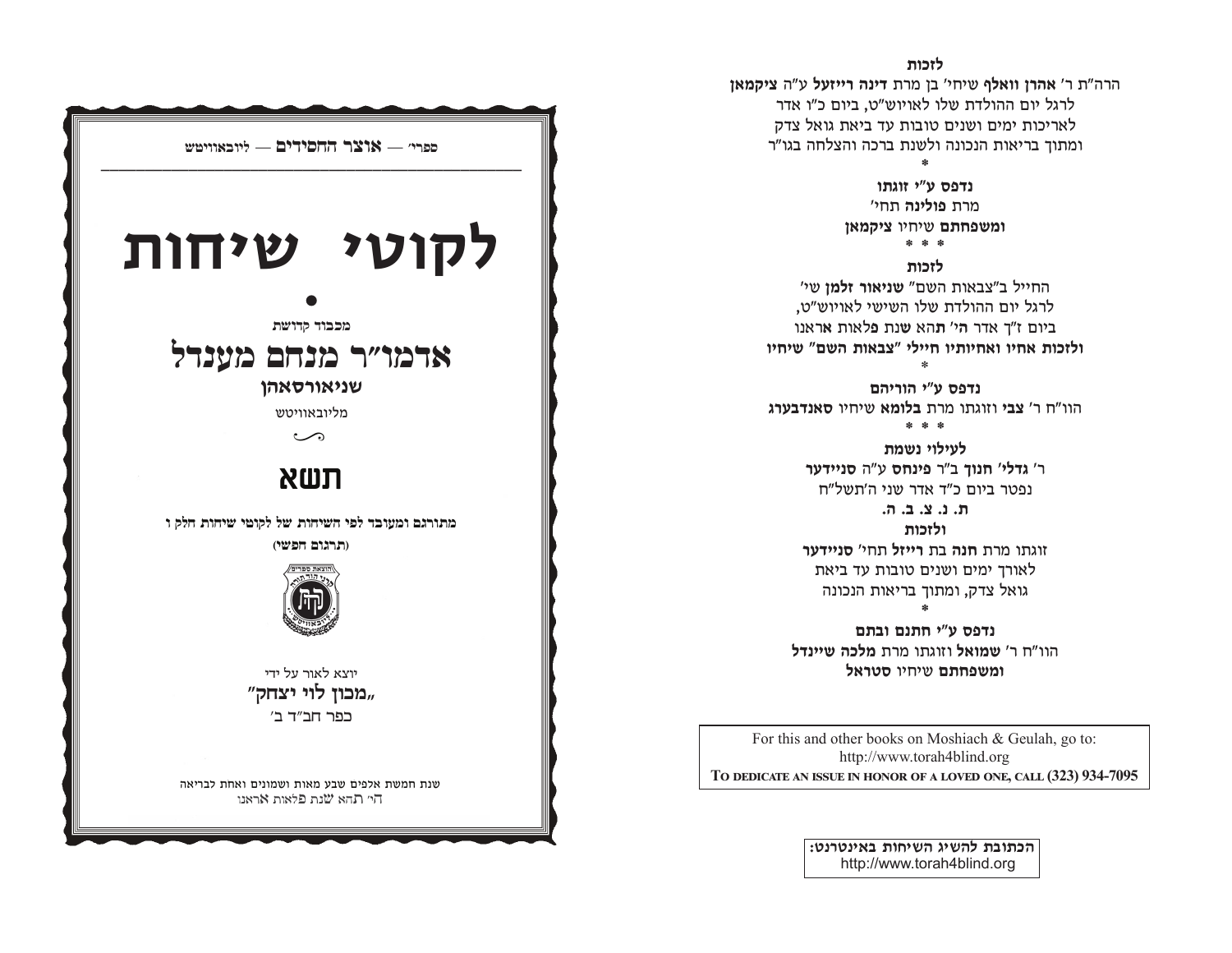# **C\]**

## **LFE O\D] CO C**

מן הפסוק "ראשית בכורי אדמתך... לא תבשל גדי בחלב אמו״<sup>1</sup>, מצטט רש״י, ב״דיבור המתחיל״ השני, את המלים ״לא תבשל גדי", ומפרש: "אזהרה לבשר בחלב ושהאזהרה אינה רק לגבי "גדי", אלא זהו איסור על בישול כל בשר ״בחלב״2. וממשיך רש״י:) ושלושה פעמים כתוב בתורה<sup>3</sup>. אחד  $\mathcal{L}^{4}$ לאכילה ואחד להנאה ואחד לאיסור בישול

## בכך אין מובן:

א) אין לומר, שהסיבה שרש״י מפרש, שלמרות שנאמר בפסוק ״לא תבשל גדי״, הכוונה היא ״אזהרה לבשר״, היא לפי ההגיון, משום שאין סיבה להבדיל בין בשר ״גדי״ לבין  $\pm$ בשר אחר. שהרי, אם כך הוא, היה רש״י אומר זאת לפני כן, בפרשת משפטים, שבה מופיע האיסור ״לא תבשל גדי״ לראשונה, אך מכך שבפרשת משפטים אין רש״י אומר ״אזהרה לבשר״, מוכח, שלפי ההגיון, ניתן להבחין ולהבדיל ביו ״גדי״ לביו בשר אחר *5.* 

#### ו) פרשתנו לד, כו.

2) ברא״ם כאן (וכ״ה בש״ח): ״גם לא בחלב אמו דוקא אלא כל .. חלב במשמע ואפילו בחלב של עצמו כו׳״. אבל באם כוונת רש"י היא לפרש כאז ש"בחלב אמו" הוא לאו דוקא, הו״ל להעתיק גם התיבות ״בחלב אמו״, ומזה ש(לפני פירושו) מעתיק רק ״לא תבשל גדי״ (ואפילו לא ״וגו׳״ – כבפסוק שלפניו), מוכח שבא לפרש רק התיבות ״לא תבשל גדי״ – ומבאר שבאים לחדש שהאזהרה היא לכל בשר ולא רק ל"גדי". ורק לאחר שמפרש "אזהרה לבשר" מעתיק הוא גם תיבת "בחלב" שבפסוק\*, לפי שהתיבות הורה לבשר" בפני עצמם אין להם מובן – כי האזהרה" היא על בשר בחלב דוקא וולא על בשר עצמו).

משפטים כג, יט. פרשתנו כאן. ראה יד, כא. וראה (3 לקו״ש [המתורגם] ח״ו ע׳ 151 ואילך.

4) כ״ה בכל דפוסי רש״י שראיתי (כולל דפוס הראשון), ברא״ם וכו׳. אבל בחולין (קטו, ב): אחד לאיסור אכילה וא׳ לאיסור הנאה וא׳ לאיסור בישול. וכ״ה ברש״י משפטים שם. 'U וכדלקמן סעיף ז. וראה גם לקו״ש [המתורגם] ח״ו ע 158 ואילד.

צריד אפוא לומר, שההוכחה של רש״י נובעת מכך שהאיסור ״לא תבשל גדי״ מופיע בפרשתנו בשנית, ובכך אין התורה מתכוונת רק "להרבות בלאוין"6, אלא להוסיף עוד ענין הכלול בלאו זה – ״אזהרה לבשר״.

אך, רש״י בעצמו מציין באותו פירוש, שהחידוש שבפסוקנו לעומת האיסור בפרשת משפטים, הוא בכך, שכאן הכוונה היא לאיסור הנאה. מנין הוא לומד אפוא שיש לחדש כאז נם "אזהרה לבשר"?

 $\Xi$ ב) את הפירוש ״ושלושה פעמים...״, ששלוש הפעמים שמופיע בתורה האיסור ״לא תבשל…״ הן פעם אחת לגבי איסור אכילה, פעם אחת לגבי איסור הנאה, ופעם אחת לגבי איסור בישול, כבר אמר רש״י לפני כן בפעם הראשונה של שלוש הפעמים, בפרשת משפטים $^7$ . מדוע צריך רש״י לפרש זאת שוב כאן?

# **E.** "גדי" – "כל ולד רד...."

לאחר מכו מצטט רש״י את המלה ״גדי״, ומפרש: ״כל ולד רד במשמע, ואף עגל וכבש. ממה שהוצרך לפרש בכמה מקומות גדי עזים, למדת, שגדי סתם כל יונקים במשמע"<sup>8</sup>.

#### בכך אין מובן:

א) הסבר זה, שב"גדי" הכוונה היא ל"כל ולד רד״, כולל עגל וכבש, ואף ההוכחה מכך שבמספר מקומות צריכה התורה להדגיש ״גדי עזים", כבר אמר רש"י לפני כן, בפרשת  $?$ משפטים $\,$ . מדוע עליו לבאר זאת שוב

**ב) בפסוקנו** מוסיף **ר**ש״י° ענין**, אשר** לא הסבירו לפני כו**. בפרשת משפטים: שם אומר** "ש״י "שאיז גדי אלא לשוז ולד רד". ואילו

6) ראה לקו״ש [המתורגם] ח״ו ע׳ 156 הערה 28.  $\overline{w}$  (7

וכ״ה בחולין קיג, ב. אלא שבחולין שם "פרה ורחל" (8 וברש״י כאן ״עגל וכבש״. וראה לקו״ש [המתורגם] ח״ו ע׳ 5 הערה 5.

בכמה" 9) אבל אין להקשות מה שרש״י כאן כותב מקומות״ סתם ואינו מפרטם (כבפ׳ משפטים) – כי סומך עצמו על מה שפירש כבר לפנ″ז בפ׳ משפטים (וכדרכו של רש״י בכ״מ, שגם כשמפרש (מצד איזה טעם) ענין אחד ב׳ פעמים – בפעם השני' הוא מקצר)**.** 

## **לזכות**

הוו"ח ר' **יהושע ישראל לייב** שיחי' סטארק. לרגל יום ההולדת שלו לאויוש"ט, ביום ז' אדר הרה"ת ר' **חיים אברהם** שיחי' **מינץ,** לרגל יום ההולדת שלו לאויוש"ט, ביום י"ב אדר הרה"ת ר' **מאיר** שיחי' **ריווקין**, לרגל יום ההולדת שלו לאויוש"ט. ביום ט"ז אדר הוו"ח ר' זאב שיחי' אסטער. לרגל יום ההולדת שלו לאויוש"ט, ביום ח"י אדר הוו"ח ר' **מיכאל** שיחי' אנגלסון, לרגל יום ההולדת שלו לאויוש"ט, ביום ח"י אדר הרה"ת ר' **משה** שיחי' **קסלמן.** לרגל יום ההולדת שלו לאויוש"ט. ביום ח"י אדר הרה"ת ר' **יוסף יצחק** (ברח"א) שיחי' **מישולוויו**. לרגל יום ההולדת שלו לאויוש"ט, ביום כ"ף אדר הרה"ת ר' **מאיר אליעזר** שיחי' **שמוקלער.** לרגל יום ההולדת שלו לאויוש"ט. ביום כ"ף אדר הוו"ח ר' **ראובן אלי**' שיחי' **הורוויץ**, לרגל יום ההולדת שלו לאויוש"ט, ביום כ"א אדר הרה"ת ר' **אברהם פסח** שיחי' **קליין**, לרגל יום ההולדת שלו לאויוש"ט, ביום כ"ב אדר הרה"ת ר' **מרדכי** שיחי' **פוליטיקא.** לרגל יום ההולדת שלו לאויוש"ט. ביום כ"ב אדר לאריכות ימים ושנים טובות עד ביאת גואל צדק ומתוך בריאות הנכונה ולשנת ברכה והצלחה בגו"ר

## **\***נדפס ע"י ידידיהם

הרה"ת ר' **יוסף יצחק הלוי** וזוגתו מרת **גיטל רחל** שיחיו **שגלוב** 

<sup>)</sup> ראה עד"ז רש"י ויקהל (לה. ד) ובכ"מ.

אי אפ״ל דתיבת ״בחלב״ היא מדברי רש״י **בפי**׳ הכתוב – דאם כן הוי לי׳ להעתיק **מהכתוב** (בתחלת הדבור) תיבת "בחלב".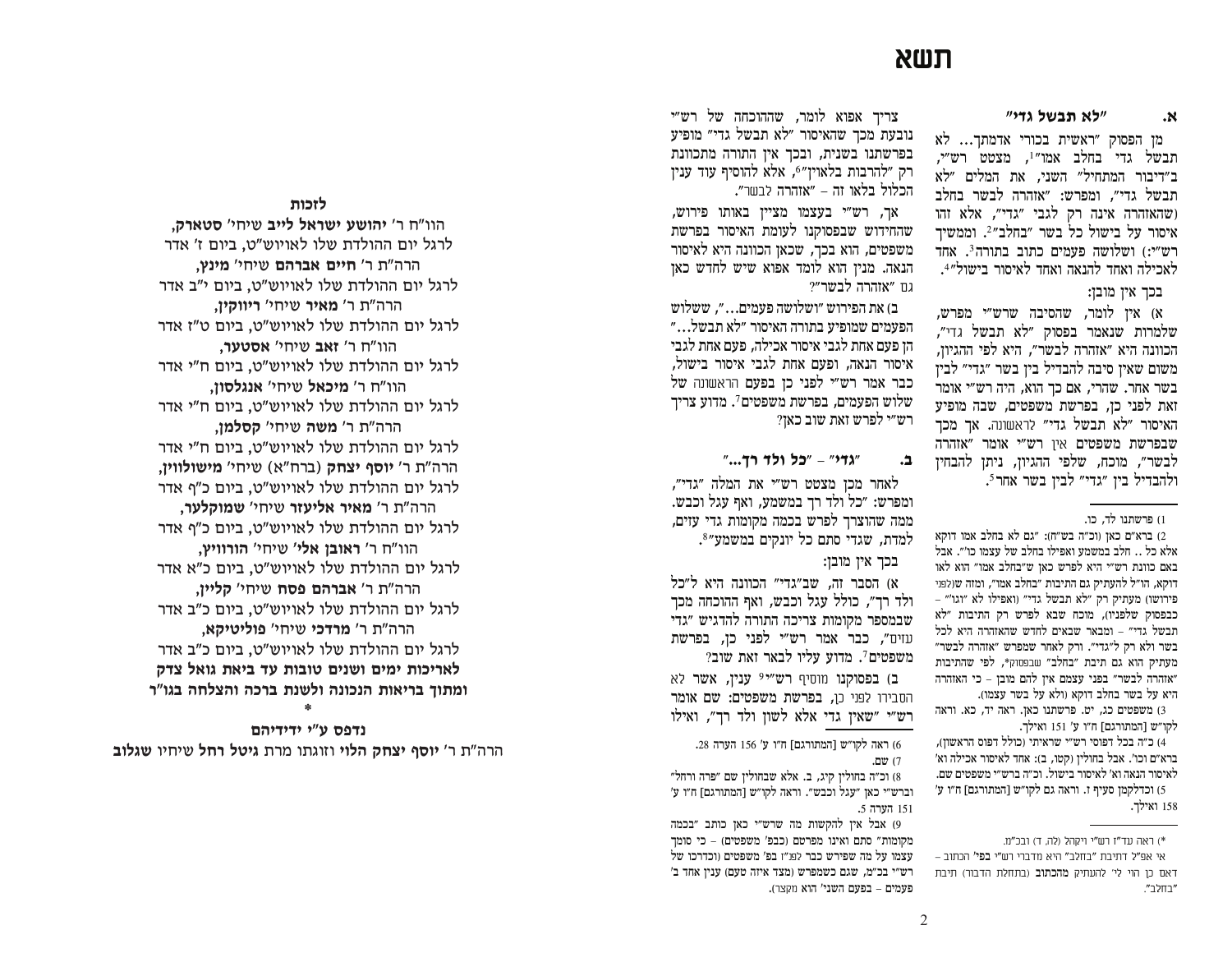**לעילוי נשמת** הת' **אהרו עזריאל** ע"ה בן **-** יבלחט״א - ר׳ **משה יהודה** שיחי׳ נפטר ביום כ"ה אדר שני ה'תשע"ד

**ת. נ. צ. ב. ה.** 

**\* \* \***

לעילוי נשמת

הוו"ח ר' **אליהו** ב"ר **אוסקר** ע"ה **פיפרנו** נפטר ביום כ"ה אדר שני ה'תשס"ה

**ת. נ. צ. ב. ה.** 

ולזכות

**זוגתו מרת <b>רחל** בת **אסתר** תחי׳ לאורד ימים ושנים טובות עד ביאת גואל צדק, ומתוך בריאות הנכונה

\*

נדפס ע"י בני משפחתם שיחיו

**\* \* \***

לעילוי נשמת מרת **בתי' אסתר** בת ר' **פסח חיים** ע"ה **פאלאס** נפטרה ביום כ״ה אדר ה'תש״ע **ת. נ. צ. ב. ה.** 

**\***

נדפס ע"י בני משפחתה שיחיו

**\* \* \***

לעילוי נשמת הרה״ח הרה״ת ר**׳ אבא הלוי kuhi בן הרה"ח שו"ב ר' <b>יואל הלוי** ע"ה **לוין**  $\mu$ נפטר ביום כ״ו אדר ה'תנש״א

**,/ b/ m/ c/ v/**

\*

נדפס ע"י בנו הרה"ת ר' **שלום דובער** וזוגתו מרת **טובה** שיחיו **ומשפחתם** שיחיו **לויז** 

**C**אוטי **תשא** 

שיחות

בפסוקנו הוא מוסיף את הענין של ״יונקים״, שכוונתו לולד צעיר ביותר. אם כך, אין מובן: מפירושו בפרשת משפטים, שלפני פרשתנו, שבו אין רש"י אומר "יונקים", מובן, שכל ולד רך נכלל במושג "גדי", אף ולד שכבר אינו יונק. ומנין ההוכחה בפסוקנו, שבמושג זה הכוונה היא דוקא ל״יונקים״?

וכן: מה בכלל ההבדל אם מדובר בולד רך או ביונק, ובמיוחד בפשוטו של מקרא?

**VHUO K[W HQC DOJD E**

לאחר מכן מצטט רש״י את המלים ״בחלב אמו". ומפרש: "פרט לעוף שאיז לו חלב אם.  $^{10}$ שאין איסורו מן התורה, אלא מדברי סופרים שבמלים "בחלב אמו" אין כוונת התורה (לבאר באיזה חלר אסור לבשל את הבשר). אלא להסביר איזה בשר אסור לבשל בחלב, שהאיסור חל דוקא על בשרו של בעל חיים אשר יש לו חלב אם, ובשר זה אסור לבשל בשום חלב, אף בחלב שאינו חלב אמו<sup>\*10</sup>. ואילו לגבי בשר עוף, שאין לו חלב אם, אין האיסור "לא תבשל" חל אלא מדברי סופרים.

ראין מובן: המשמעות הפשוטה של ״לא תבשל גדי בחלב אמו״ היא. שהמלה הנוספת אמו״ קשורה למלה ״בחלב״. שבו אסור לבשל ם בשר. ומדוע מסביר רש"י, שמלה זו מתארת את הבשר, ואין הבדל באיזה חלב מבשלים אותו?

שאלה זו אף קשה יותר: גם בפרשת משפטים<sup>7</sup> נאמר ״בחלב אמו״, ושם אין רש״י מפרש ״פרט לעוף…״,

[ושם אף אי אפשר לומר שבמלים ״בחלב אמו״ מתכוונת התורה למעט ״עוף״. כי האזהרה "לא תבשל גדי" שבפרשת משפטים היא רק לגבי ״גדי״, ״ולד רך״ של בהמה<sup>11</sup> ורק בפרשתנו, כאשר נאמר בשנית ״לא תבשל גדי״, זוהי הוספה לגבי ״אזהרה לבשר״, בל בשר), ממילא איז בשר עוף נכלל באיסור, ואין צורך למעטו על ידי המלים ״בחלב אמו״], מכר מובז. שאת המלים ״בחלב אמו״

10) כדעת ר״י הגלילי בחולין שם, סע״א. 00°) ראה לקו״ש [המתורגם] חכ״ז ע׳ 50 הע׳ 35 (באו״א). 17) ראה לקו״ש [המתורגם] ח״ו ע׳ 153 ובהערה 17.

שבפרשת משפטים מסביר רש״י כפשוטן, שהאיסור נאמר שם רק לגבי חלב אמו, ולא על חלב אחר. ומדוע אין הוא מסביר כך גם לגבי המלים ״בחלב אמו״ שבפרשתנו<sup>12</sup>?

כן יש להבין את דברי רש״י בסיום ״שאין איסורו מן התורה, אלא מדברי סופרים״: מדוע חשוב לציין בהסברת הפסוק בתורה, שבשר  $^{213}$ עוף בחלב אסור מדרבנז

בדוחק אפשר לתרץ זאת: כיון שהתלמיד יודע, בראותו את הנהגת הוריו, שאף בשר עוף אסור לאכול בחלב. הוא יכול להתפלא: כיצד אומר רש"י "פרט לעוף...", שבשר עוף מותר לאכול בחלב? לכן מציין רש"י, שאכו, הדבר אסור מדרבנן.

אך דחוק ביותר לבאר, שרש״י מוסיף איסור צדדי שאינו קשור למשמעות הפסוק<sup>14</sup>. הרבה יותר פשוט לומר, שאף דברי רש"י בסיום פירושו, "שאין איסורו מן התורה אלא מדברי סופרים״, קשורים לעצם משמעות הפסוק.

# **[\D ON [HTLC RCN ]WTH]G F**

ההסבר לכד הוא:

הקושי בפסוק ״לא תבשל גדי״ שבפרשתנו, שאותו מבאר רש״י בפירושו ״אזהרה לבשר**...", הוא<sup>15</sup>: כיון שמשמעות המלה** "תבשל" בפסוקנו איננה אכילה, כבפרשת משפטים, אלא הנאה, כפי שכבר הסביר רש״י לפני כו, בפרשת משפטים – מדוע מופיעה

רש״י ברא״ם וגו״א כאן, שזה בא בהמשך למ״ש רש״י C לפנ״ז ״אזהרה לבשר בחלב״ [שמכיון שכל חלב אסור, הוקשה לי' מ״ש ״בחלב אמו״]. אבל ראה לעיל הערה 2, שחידוש רש״י הוא רק ״אזהרה לבשר״.

13) ובפרט, שלפי ה"איבעית אימא" שבחולין (קטז, א), לפי הפירוש (דעת ר״י הגלילי) ״בחלב אמו פרט לעוף כו׳״ עוף אפילו מדרבנן נמי לא אסור". וממה שאמרו שם " תניא נמי הכי כו' במקומו של ריה״ג היו אוכלין בשר עוף בחלב״ – מוכח שכ״ה המסקנא (לפי׳ ריה״ג).

ונוסף לזה: הרי בפרשת משפטים – לפירוש רש"י (14 שם – ידעינן האיסור רק ב״גדי״ ששולל בשר [חי׳,] עוף [וגם בשר בהמה שאינה "גדי – ולד רך"], כנ"ל בפנים, וא״כ הו״ל לרש״י לפרש בפ׳ משפטים (שלפני פרשתנו) ש(מד״ס) האיסור הוא בכל בשר.

15) אבל הטעם מה שהוזקק הכתוב לומר כאן עוד הפעם כללות האזהרה ד"לא תבשל גדי" – אף שכבר נאמר זה בפ' משפטים – פירש״י כבר לעיל בפ' הנ״ל.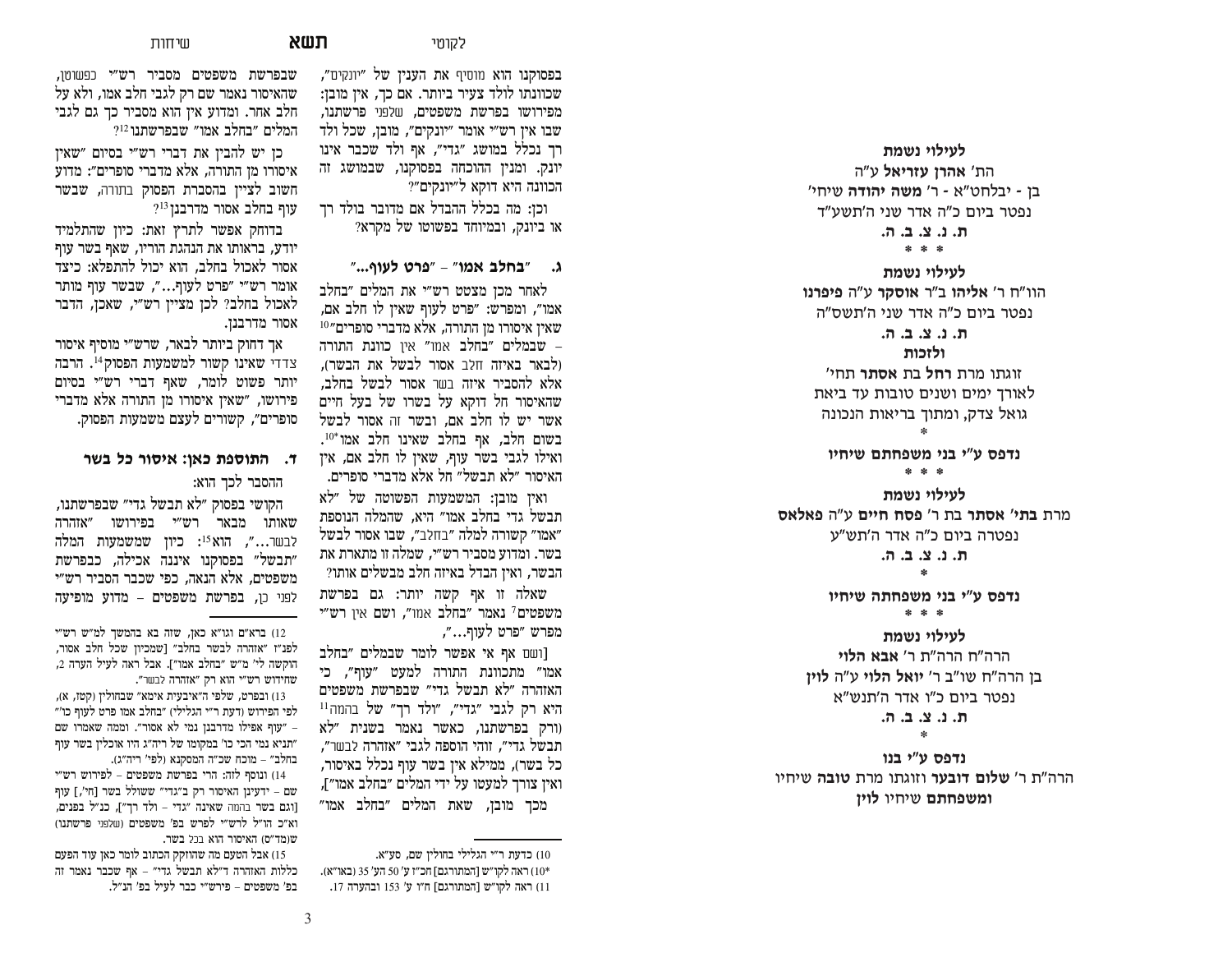בתורה בשתי הפעמים אותה מלה?

אילו היה הניסוח "לא תבשל" מופיע רק בפרשתנו. לא היתה מתעוררת השאלה מדוע מופיע הביטוי "לא תבשל", כיון שבישול הוא האמצעי הראשון הגורם להנאה, ולפיכך גם אין קשה לרש״י מדוע הביטוי ״לא תבשל״ שבפרשת משפטים הוא לגבי אכילה<sup>16</sup>. אך כיון שבפרשת משפטים מתכוונת התורה לאכילה, ואילו בפרשתנו – להנאה, צריכה היתה התורה להתבטא בשני מקומות אלו בביטויים שונים. ומדוע מופיע בשני המקומות הביטוי "לא תבשל"<sup>17</sup>

לכו מסביר רש״י, שהתורה משתמשת בפסוקנו, לגבי איסור הנאה, בביטוי ״לא תבשל" – בדיוק כבשני האיסורים האחרים: אכילה ובישול – כי בפסוקנו החידוש אינו רק לגבי איסור הנאה, אלא נוסף כאן ענין לגבי האיסור "לא תבשל" בכלל, הקשור לכל שלושת הפרטים: אכילה, הנאה ובישול.

וכיון שהדבר היחיד שאפשר להוסיף בו לגבי האיסור בכללותו הוא במאכל המבושל עצמו, לכן מסביר רש״י ״אזהרה לבשר בחלב״, שהביטוי "לא תבשל גדי" שבפסוקנו מוסיף ומהווה אזהרה לגבי רל סוג של בשר<sup>18</sup>. כל

#### 16) ראה לעיל שם.

ואיז לומר שהלשוז "לא תבשל" בשני המקומות הוא C רק ללמדנו שאיסור האכילה וההנאה הוא דרך בישול דוקא וראה לעיל שם הערה \*8) – כי מכיוו שעיקר הטעם למה שהוציא הכתוב איסור אכילה והנאה בלשון ״לא תבשל״ הוא [לא לפי שאיסור האכילה וההנאה הוא דרך בישול – סהרי פשטות הלשוו "לא תבשל" מורה שהאזהרה היא על הבישול עצמו ולא על ענין אחר, הבא דרך בישול - כי אם] לפי שהבישול שייר להאכילה וההנאה עצוום מכיוז  $\sim$ שהיא הכנה אליהם וכמבואר בהערה הנ״ל). הרי במילא מוכרח לומר שמ"ש "לא תבשל" גבי איסור הנאה – אותו הלשוו שנאמר באיסור אכילה, הוא (לא רק לפי שהאיסור  $F$ בשניהם הוא דרך בישול, כ"א) לפי שבהלשון בשל מרמז גם איסור האכילה וההנאה והבישול, כדלהלו בפנים. לכאורה אפשר להקשות: מכיון שרש"י מוכרח  $(5)$ וגם) כלפרש כבודו כל הוא החידוש ה אזהרה לבשר" (היינו כל בשר ולא רק "גדי"). מנ"ל לפרש שבא לחדש בפסוק זה גם איסור הנאה?

 כי מכיון שלשון הפסוק הוא "לא תבשל Azt" אבל גדי", א"א לומר שכל עיקר **כוונת הכתוב היא לחדש** "אזהרה לבשר" – היינו לא (רק) "גדי". ולכן מוכרח לומר, שעיקר כוונת הכתוב היא לחדש איסור הנאה, ורק שבדרד אגב משמיענו גם ״אזהרה לבשר״.

בהמה חיה ועוף 18 $^*$ , אלא שאת העוף שולל כאן הפסוק מיד<sup>19</sup> במלים ״בחלב אמו״. כפי שמפרש זאת רש״י כאז.

ועל כך ממשיך רש״י ואומר: "אחד לאכילה ואחד להנאה ואחד לאיסור בישול" – למרות שכבר פירש זאת בפרשת משפטים – כדי לבאר, שה״אזהרה לבשר״ שנוספה בפסוקנו, אינה רק לגבי איסור הנאה, אלא לגבי האיסור לא תבשל״ בכללותו, בכל שלושת פרטיו: אכילה, הנאה ובישול – שכל שלושת האיסורים חלים לגבי כל סוג בשר.

# ה. החידוש הוא דוקא לגבי **הבשר**

לכאורה אפשר לשאול: אמנם, נוסף כאז בפסוק עניו לגבי המאכל המבושל, הקשור הו לאכילה, הן להנאה והן לבישול – אך במאכל המבושל יש שני מרכיבים: ״גדי״ ו״בחלב אמו". מנין מסיק רש"י שהתוספת היא דוקא לגבי המרכיב של ״גדי – אזהרה לבשר״? אולי כוונת הפסוק היא להוסיף לגבי ״בחלב אמו״, וזוהי "אזהרה לחלב". שהאיסור חל לגבי כל "סוגי החלב?

והשאלה אף קשה יותר: מפירושו של רש״י בחלב אמו – פרט לעוף..." רואים, שאכן הוא מסביר, שהאיסור שבפסוקנו הוא לגבי כל חלב. שלא כבפרשת משפטים. שמשם נלמד

לכאורה אפשר להקשות: מכיון שבכתוב נאמר ״גדי  $(18\,^*)$ בחלב אמו" הרי מסתבר לכאורה שהכתוב מוסיף כאן רק ולד רך של חי׳ [כי (א) קרוב יותר ל״גדי״ (וגם שייך בו קצת הטעם דאכזריות), (ב) שייך לבשלו "בחלב אמו"], ומנ"ל לרש״י שהכתוב מוסיף ״בשר״ הכולל (א) בהמה וחי׳ שאינם  $U$ ולד רך, וגם (ב) עוף שאין לו חלב אם כלל ואלא שיש ע לימוד "בחלב אמו" פרט לעוף)?

הבל – אינו. כי אדרבה: מיו הבהמה גם כשאינה רכה, היא קרובה יותר ל"גדי" (שהוא ולד רך של מין הבהמה דוקא) מולד רך של חי׳. ומכיון שבבהמה שאינה רכה – שאיסורה בודאי נלמד מהכתוב דפרשתנו – איז שייך הטעם דאכזריות (ראה להלן סעיף ז'), הרי מלמדנו הכתוב שהאיסור הוא גם כשאין מקום לטעם זה, ובמילא – אין לחלק: א) בין כל בהמה וחי' (ומ״ש ״גדי״ הוא רק לפי שדיבר הכתוב בהוה כדלקמן סעיף ו׳ (וע״ד פרש״י משפטים כא, כח)). ב) בין חלב אמו וחלב סתם (כדלקמן סעיף ז'), ובמילא גם בשר עוף אסור. 19) ולמעט חי׳ וכו׳ – ילפינן מהכתוב דפ׳ ראה כפרש״י

שם (יד. כא), ועיי״ש.

# **תוספה** בשורת הגאולה

# **xy/**

בדורנו זה – דער דור האחרון אין גלות און דור הראשון פון גאולה . לאחרי וואַס מ׳האַט שוין דעם ריבוי הכי גדול פון "מעשינו ועבודתינו" פון אידן במשך כל הדורות והשנים שלפני זה, און איצטער האַט מען שוין פארענדיקט אויך די לעצטע בירורים – איז איצטער די הדגשה בעיקר ולכל לראש אויף דער סיום ושלימות וגמר העבודה – צו ברענגען דעם גימ״ל פון גאולה האמיתית והשלימה בפועל ממש!

(משיחות לילות ג', ד', ה', ועש"ק וש"ק פרשת כי תשא, י"ד־י"ח אד"ר תשנ"ב)

 $\textcolor{red}{\diamondsuit}$  $\textcolor{red}{\diamondsuit}$  $\textcolor{red}{\diamondsuit}$ 

בדורנו זה – הדור האחרון בגלות והדור הראשון דהגאולה – לאחרי שישנו כבר הריבוי הכי גדול ד<sub>"</sub>מעשינו ועבודתינו" דבנ"י במשך כל הדורות והשנים שלפני זה, וכעת כבר סיימו גם את הבירורים האחרונים – כעת ההדגשה בעיקר ולכל לראש על סיום ושלימות וגמר העבודה – להביא את הגימ"ל דגאולה האמיתית והשלימה בפועל ממש!



להביא את 770 הביתה! כל מי שהיה ב-770 אי פעם, זוכר בודאי את שלל הקובצים והעלונים המחולקים בכל ליל שבת קודש כעת ניתן להשיג את חלקם ברשת האינטרנט, אצלך בבית! האתר מנוהל ע"י הרה"ת ר' יוסף-יצחק הלוי שגלוב http://www.moshiach.net/blind :וכתובתו יחי אדוננו מורנו ורבינו מלך המשיח לעולם ועד!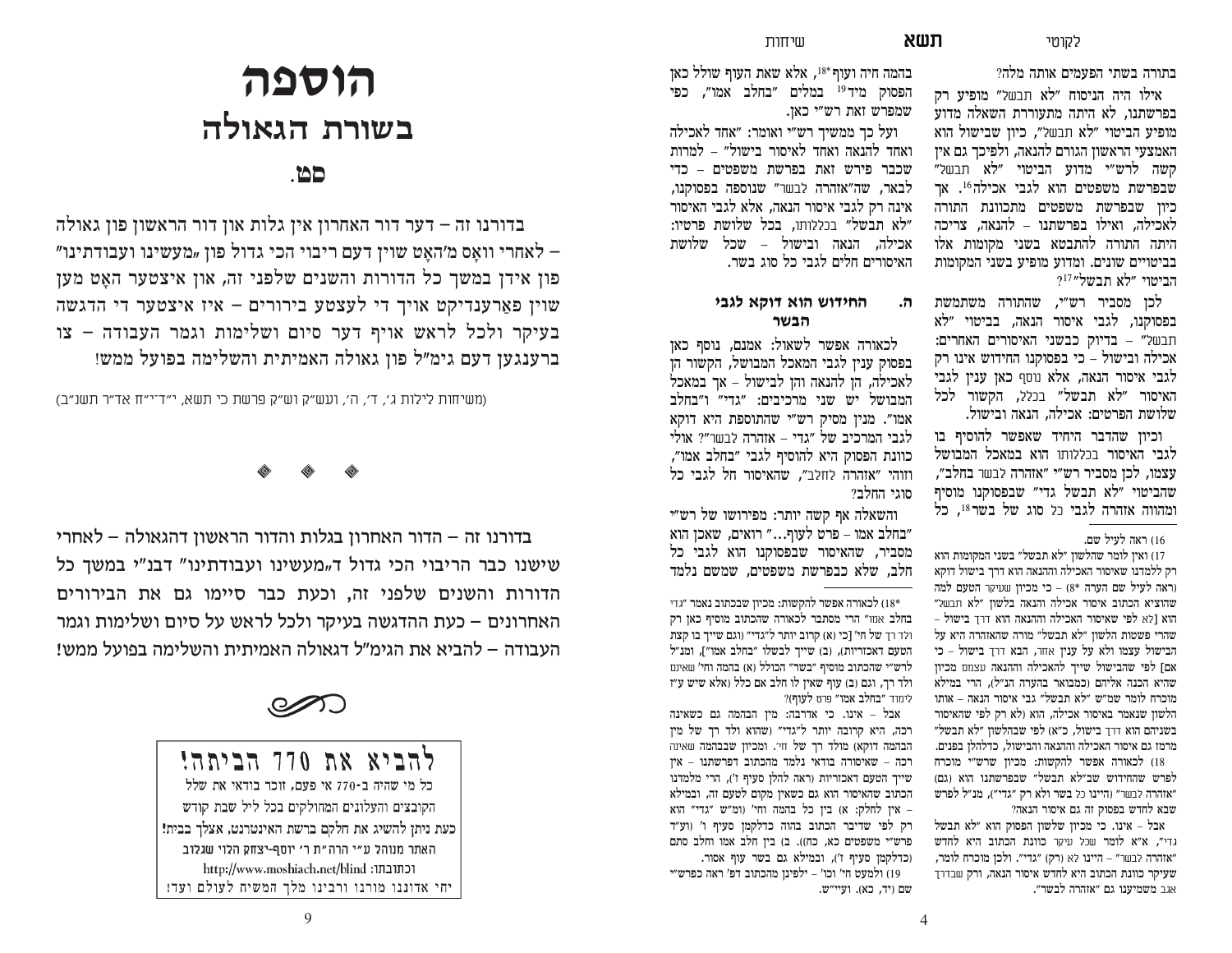אכזריות כלשהי שבאכילת ״גדי בחלב אמו״ ובהנאתו, אסרה התורה לא רק ״גדי בחלב אמו״ בלבד, אלא אף כל בשר בחלב, ולא רק באכילה ובהנאה, אלא אף בבישול – כדי להרחיקנו ממעשים העלולים להביאנו לידי אכזריות ר״ל. מצד שני לומדים מכך עד כמה יקרה אהבת

הבריות בכלל, ואהבת ישראל – ״בנים אתם לה׳ אלקיכם״38 – על־אחת־כמה־וכמה. שיחות

(משיחת ש"פ תשא תשכ"ח)

ראה יד, א.  $(38)$ 

**]HNIO**כ״ק אדוננו מורנו ורבינו מלך המשיח  $\mathbb{S}^5$   $\mathbb{S}^5$ 

ויה״ר שע״י קיום הוראת ב״ק אדמו״ר מלך המשיח (בשיחת ב׳ ניסן ה׳תשמ״ח) להכריז **יחו,** יקויים הבטחתו הק׳,  **CJL\Q CNOQ FHF ]CLD**  OUW] GI[NGG\

යු යු යු

יחי אדוננו מורנו ורבינו מלך המשיח לעולם ועד

רק האיסור לגבי חלב אמו. ואם כך, רש״י כבר יכול להסביר. שזהו החידוש והתוספת לגבי

 $?^{20}$ האיסור "לא תבשל" בכללותו ההסבר לכך הוא: המלים והפעולה ״לא תבשל..." אינו קשורות ל"חלב אמו", אלא ל״גדי״, שהרי המלים ״בחלב אמו״ מבהירות רק בתוך מה אסור לבשל ״גדי״ – ״בחלב אמו״. לכן מסביר רש״י שיש כאן ״אזהרה לבשר״ ולא ״אזהרה לחלב״, כי סביר לומר, שהתוספת באיסור, אשר הפסוק רומז לה במלים ״לא תבש*ל״. ה*שורה למרכיב העיקרי  $\big[$ באזהרה "לא תבשל"

#### **GHHGD DH]NG [DLF H**

כאמור לעיל, ה״אזהרה לבשר״ נכללת כאז ב״לא תבשל גדי״. משום שבמלה ״גדי״ כאו אין הכוונה דוקא למין גדי, אלא זהו שם

והגם ששני ענינים אלו – ״אזהרה לבשר״ ו״אזהרה (20 לחלב״ – מכריחים זה את זה

Fבמכיון שענין האכזריות שייך רק ב"גדי בחלב אמו", הרי במילא הפירוש "אזהרה לבשר" לאו דוקא גדי – מכריח ש"בחלב אמו" הוא ג"כ לאו דוקא (ראה לעיל הערה \*18. לקמן סעיף ז'), וכן לאידך גיסא: באם נפרש שכוונת הכתוב היא לחדש ״אזהרה לחלב״ איזה שיהי׳ – יהי׳ מוכרח ש״גדי״ הוא לאו דוקא],

מ"מ. ממה שרש"י כותב פירושו "אזהרה לבשר בחלב" על התיבות "לא תבשל גדי" ואינו מעתיק "בחלב אמו", מוכח שמפרש שכוונת הכתוב היא לחדש ״אזהרה לבשר״ ולא "אזהרה לחלב" כנ"ל הערה 2 [ורק שמה"אזהרה לבשר" שמעינן ממילא שהאיסור הוא גם בכל חלב]. ועל זה באה הקושיא בהשיחה: מנ"ל לרש"י לפרש שכוונת הכתוב היא "אזהרה לבשר" (ומזה יודעים ג"כ שכל חלב אסור) ולא שכוונת הכתוב היא ״אזהרה לחלב״ איזה שיהי׳ (ומזה ידעו שהאיסור הוא גם בכל בשר)? או שיכתוב שב  $\mathbb{R}$ פירושים שקולים יש כאן. - אף שבדוחק יל״פ שבשר קודם בכתוב – בחר רש״י בפי׳ ״אזהרה לבשר״.

ונפק״מ בין ב׳ האופנים: לפי׳ הא׳ – ״אזהרה לבשר״  $\theta$ ושאינו בדי) – כאיסור מפורש בתורה (דכנ״ל – "לא תבשל" הפרשתנו נכתב ללמדנו איסור זה). משא״כ חלב שאינו חלב אמו. והפכו – לפי' הב'.

וכמה נפק״מ בדבר (ראה רמב״ם הל׳ שחיטה פ״ה ה״ג (ובנ״כ, וכן בפרמ״ג ליו״ד סנ״ז משבצות זהב סקי״ד) ועוד). ועפי״ז יומתק מה שרש״י כותב את פירושו ״אזהרה (21 לבשר כו'״ על התיבות ״לא תבשל גדי״ – אף שמפרש שהאזהרה היא לכל בשר – כי (נוסף לזה שצריך להעתיק בם תיבה זו – מכיון שמפרש ש(גדי) הוא לאו דוקא וכדרכו בכמה מקומות) פירושו ״אזהרה לבשר״ הוא מצד וה שהאיסור ״לא תבשל״ הוא על ״גדי״**.** 

המושאל ל"בשר"<sup>22</sup> בכלל. כי בשר הוא "רד". יחסית לחלקים האחרים של הגוף 23.

אך עדיין קשה, ובמיוחד לפי פשוטו של מקרא: מדוע מופיעה בפסוק ה״אזהרה לבשר״ דוקא במלים "לא תבשל גדי". כאשר משמעות המלה ״גדי״ כשלעצמו היא המין של ״גדי״? הכרחי אפוא לומר, שבמלה ״גדי״ נכללות כאן שתי המשמעויות <sup>24</sup>: במלה זו הכוונה היא ל״דבר רך", כשם המושאל<sup>25</sup>; וכן, ובעיקר, הכוונה היא גם כפשוטו – המין של גדי. אך קשה: כיצד ניתו להסביר את המלה ״גדי״ כפשוטה. כאשר האזהרה היא על כל סוגי הבשר?

 $\mathbf{r}$ על כד מפרש רש"י "גדי – כל ולד רד במשמע, ואף עגל וכבש... – כל יונקים במשמע": כיון שהפסוק עוסק כאן בבישול "בחלב אמו", ונפוץ יותר להשתמש ב"חלב אמו" בעיקר לבישול של "יונקים", (שכאשר רוצים לבשל בשר של בהמה צעירה ביותר – ולד יונק – בחלב, טבעי יותר שיבשלו זאת

22) ועפי״ז אפשר לתרץ (נוסף להנ״ל סעיף ה׳) מה שרש״י מפרש ״אזהרה לבשר״ ולא ״אזהרה לחלב״ – כי הפירוש "אזהרה לבשר" אינו סותר ל"גדי". מכיוז ש"גדי" כאו הוא (גם) שם המושאל. משא״כ הפירוש ״אזהרה לחלב״  $\forall x$ סותר ל"בחלב אמו" (שהכוונה כפשוטו היא שהאיסור לא תבשל הוא בחלב אמו דוקא – ולא ש״אמו״ בא למעט עוף). ואף שגם הפירוש ״אזהרה לבשר״ מכריח שגם ״בחלב אמו״ הוא לאו דוקא – מ״מ, מכיון שלפי הפירוש ״אזהרה לבשר״, האיסור בחלב שאינו חלב אמו אינו כאיסור ופורש בכתוב (ורק שלומדים זה מ"אזהרה לבשר") וכנ"ל הערה 20 – אין להקשות על הלשון "בחלב אמו", שהרי בתיבת אמו מלמדנו פרט לעוף כו׳. משא״כ באם נפרש שהכתוב מלמד**נו ״אזהרה לחלב״ איזה שיהי׳, ה״ז** היפך פשטות **הלשון ״בחלב** אמו״.

151 וע״ד מ״ש החינוך מצוה צב – נעתק לעיל ע׳ 151 שוה"ג להערה 5.

12) ובדוגמת הלשון ״לא תבשל״ (שבו נרמז ״אזהרה לבשר״ כנ״ל סעיף ד׳), שכאן קאי בעיקרו על איסור הנאה; ורק שמרמז גם על עניו הכללי ד"לא תבשל" הכולל גם אכילה ובישול.

וגם לפי המבואר להלן שמ"ש כאן "גדי" הוא לפי (25 שדיבר הכתוב בהוה, צ"ל ש"גדי" כאז בא גם בתור שם המושאל. כי מכיון שכוונת הכתוב היא לחדש ״אזהרה לבשר״, מוכרח ש״לא תבשל גדי״ סובל גם הפירוש ״לא תבשל בשר״. וואי״ז דומה למ״ש לעיל ומשפטים כא. כח) וכי יגח שור - כי שם אין סברא לחלק בין שור לשאר בהמה חי' ועוף. משא״כ בנדו״ד ש״לא תבשל גדי״ שבפ' משפטים הוא רק לגדי והכתוב כאן מחדש "אזהרה לבשר").